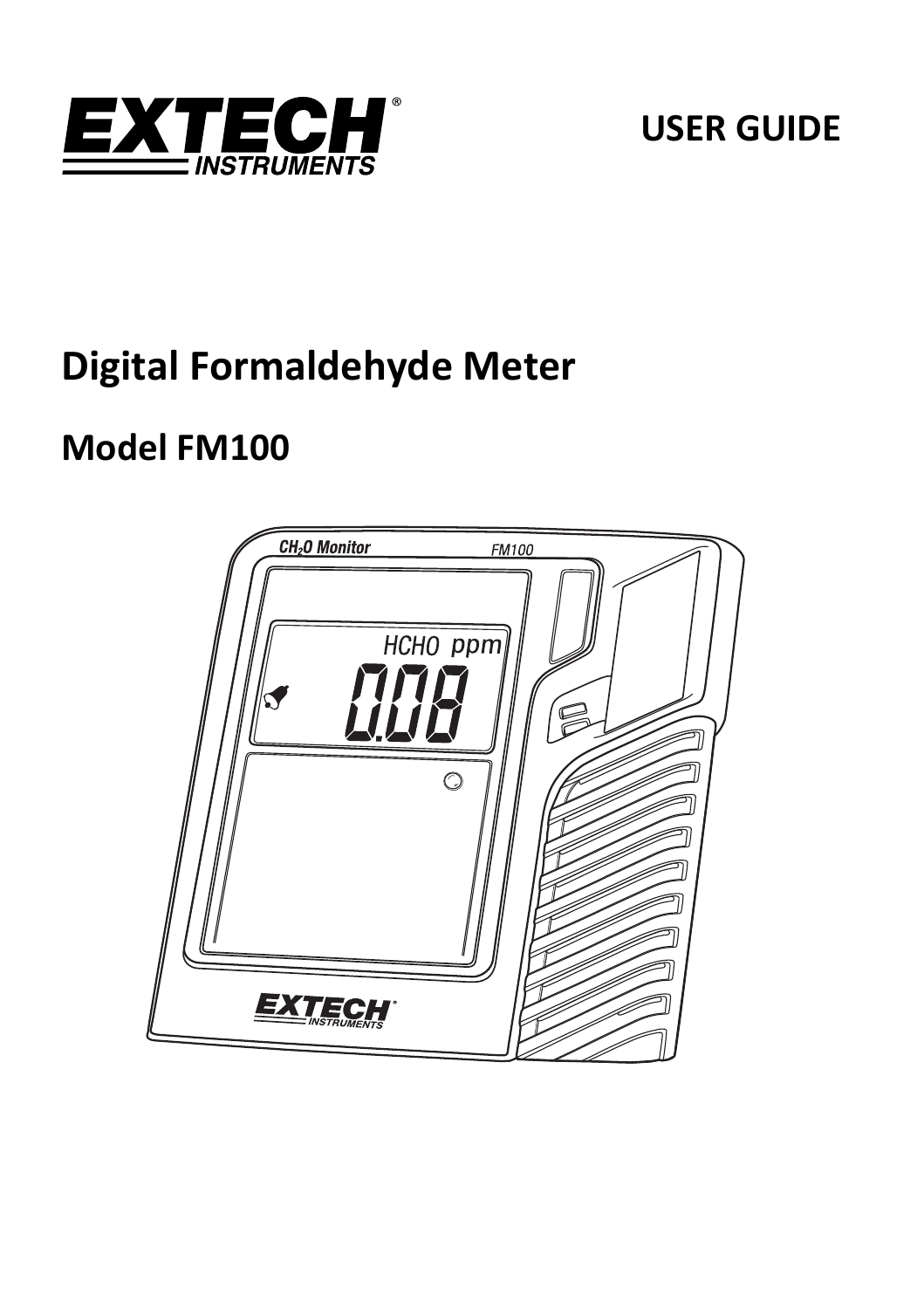# *Introduction*

Thank you for selecting the Extech Instruments Model FM100. The FM100 measures Formaldehyde CH<sub>2</sub>O (HCHO) concentration, Air Temperature, and Relative Humidity. The alarm feature alerts the user when the Formaldehyde 0.08ppm limit is exceeded.

The FM100 can be wall mounted or used as a table top device.

This device is shipped fully tested and calibrated and, with proper use, will provide years of reliable service. Please visit our website (www.extech.com) for the latest version of this User Guide, Product Updates, and Customer Care.

### **Features**

- Alternately displays Formaldehyde concentration, Air Temperature, and Relative Humidity at 6‐second intervals
- Bright multicolor LED displays green for safe HCHO levels, yellow for caution, and red for danger
- Alarm display icon and audible beeper alerts user when Formaldehyde concentration limit of 0.08ppm is exceeded
- Selectable Formaldehyde unit of measure ppm or  $me/m<sup>3</sup>$
- ZERO calibration function
- Manual temperature and Relative Humidity compensation
- Designed with electrochemical CH2O (HCHO) sensor
- Low battery indicator

# *Meter Description*

- 1. Offset adjustment potentiometer
- 2. Control Button
- 3. AC Power Adaptor Port
- 4. LCD Display
- 5. Multi‐color LED Indicator

**Note:** Battery compartment, tilt stand, and wall mount located on rear of meter.

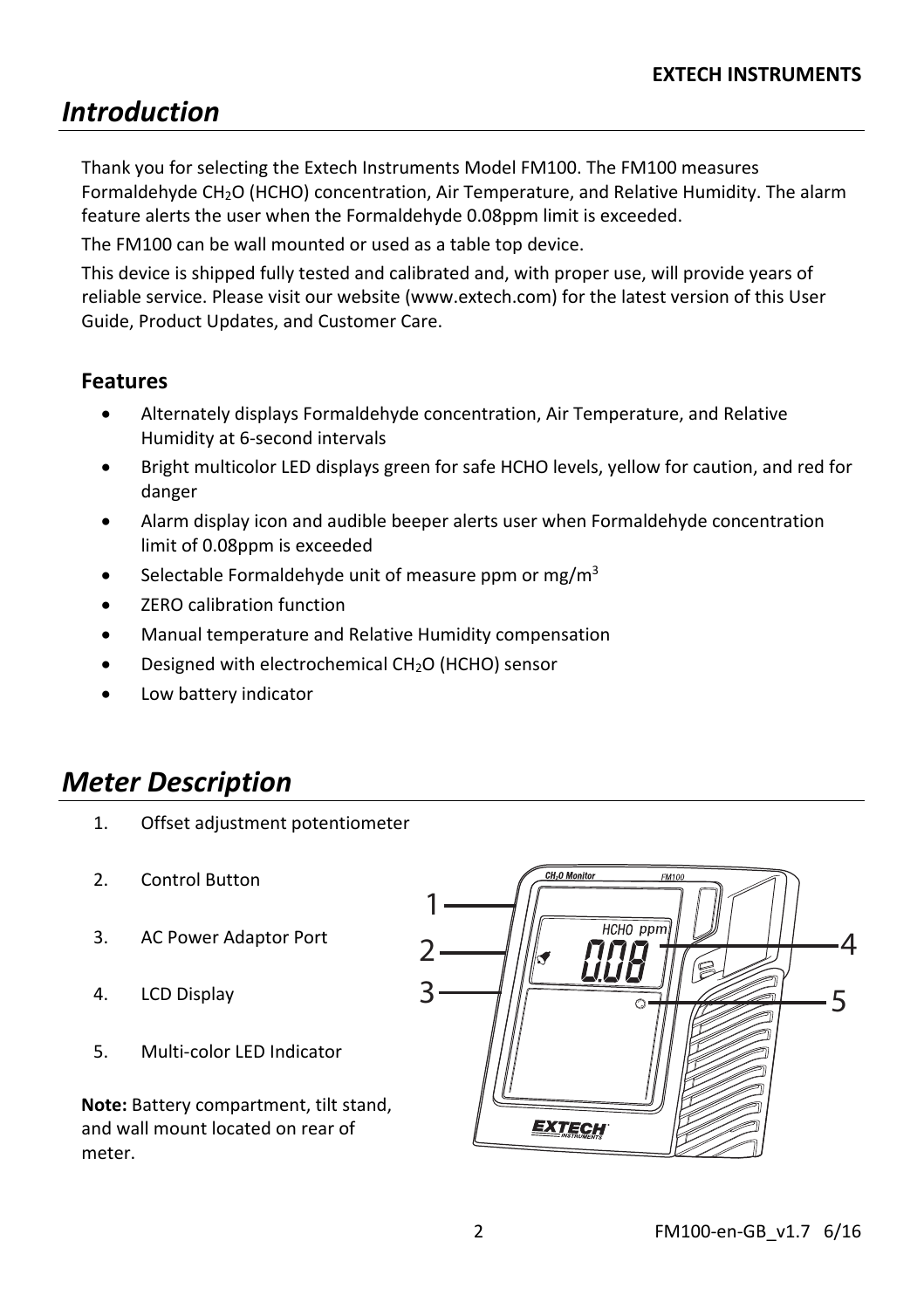# *Operation*

#### **Powering the meter**

If the meter is supplied without batteries installed, install the supplied batteries in the rear battery compartment to power the meter. Please observe proper polarity.

If the meter is supplied with the batteries installed, and a protective battery strip is installed in the battery compartment, remove the protective strip to power the meter.

Alternatively, plug an AC adaptor into the jack on the side of the meter and then into an AC power source to power the meter.

### **Normal Operating Mode**

When switched ON, the LCD displays '0000' for a period of time, depending on the time that the meter has been inactive. The meter will then proceed to the normal mode of operation where the LCD displays the current HCHO level in ppm, the Temperature (°C/°F), and RH% (relative humidity) alternately at 6 second intervals.

### **Multi‐Color Status Indicator LED**

The Front panel status LED uses a color‐coding system to inform the user as to the measured HCHO concentration. Green for Good; Yellow for Hazard; Red for Danger. If the LED fails to illuminate please return the unit for service.

#### **Alarm indication**

When the Formaldehyde limit of 0.08ppm is exceeded the meter audibly beeps and flashes an alarm icon on the LCD. Refer to the CONTROL BUTTON section to learn how to silence the beeper.

#### **Control Button**

The Control button located on the left side of the meter is used to control and program a variety of meter functions. Press and hold the Control button to enter the function mode. Repeated presses of the control button cycle through the available parameters. These parameters, in order, are:

- **ZERO Calibration**
- Temperature Unit selection (°C/°F)
- Temperature compensation (used in conjunction with side potentiometer adjust)
- Humidity compensation (used in conjunction with side potentiometer adjust)
- $\bullet$  Unit of measure change (ppm or mg/m<sup>3</sup>)
- Alarm Beeper ON/OFF
- Factory Default setting reset
- Escape/Return (abort operation and return to normal operation)

**Note:** A removable cover protects the offset adjustment and prevents unintentional adjustment. Remove the protective cover to perform an offset adjustment.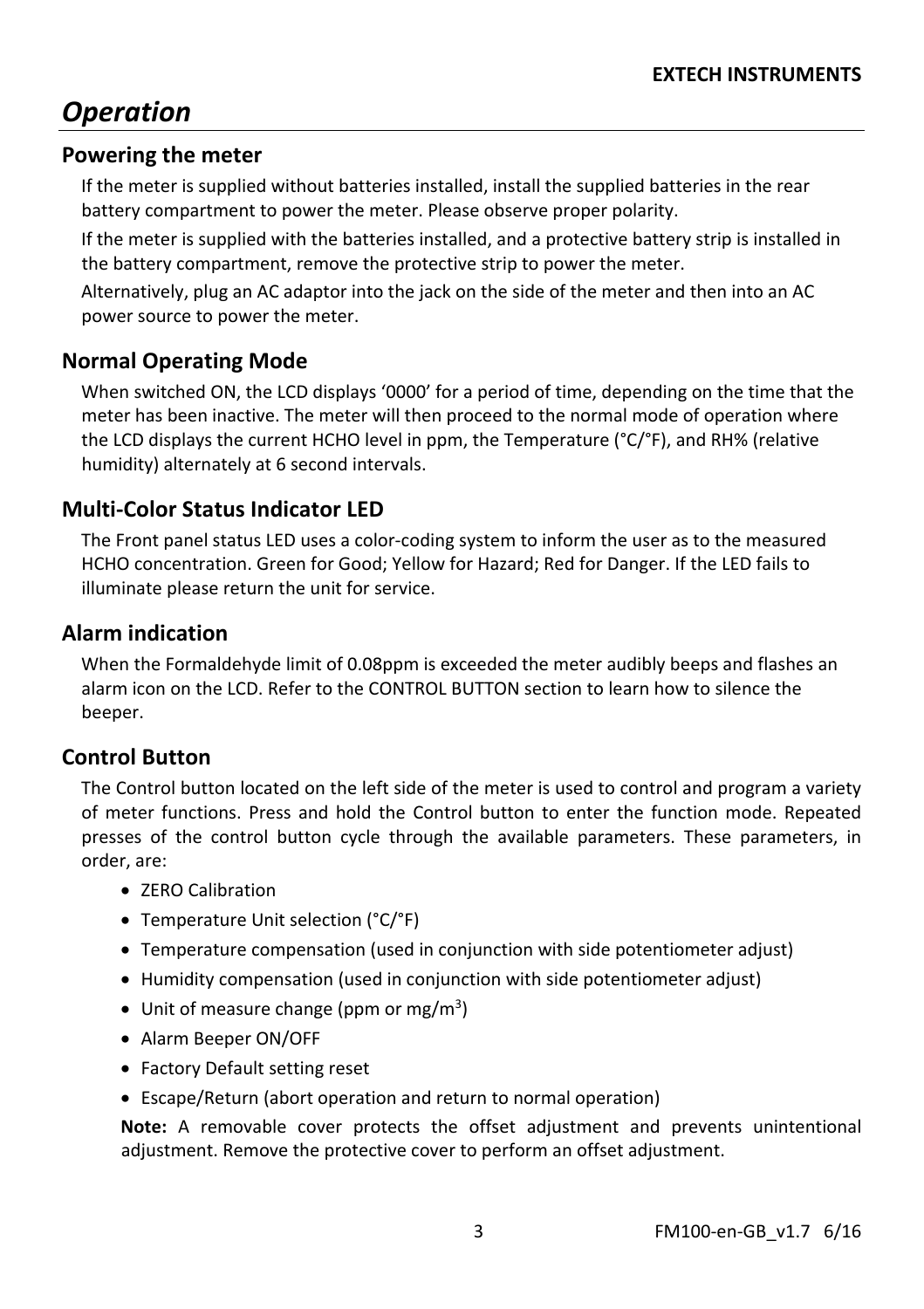#### **ZERO Calibration**

Ensure that calibration is performed in a clean air environment (no VOCs or HCHO gases).

Press and hold the control button for 3 seconds (until  $[RL]$  appears on the LCD screen). Press and hold the button again to start calibration.

Release the control button and wait 300 seconds for the calibration to complete. The meter will display 'END' for 2 seconds when calibration is complete and will then return to the normal mode of operation.



#### **Changing Temperature Units oC/oF**

When  $\left[ \cdot \right]$  is shown on the display, press and hold the control button to display the current temperature unit. Momentarily press the Calibration control button to toggle °C and °F units. To save setting, press and hold the control button. The meter will return to the normal mode.



#### **Temperature Compensation Adjustment**

When  $\left\{ \cdot \right\}$  is shown on the display, press and hold the control button. The factory default '0.0' value will flash. Turn the compensation potentiometer clockwise to increase the temperature offset or counterclockwise to decrease offset). The range is ‐5.4°F to +5.4°F (‐ 3.0°C to +3.0°C). When done, press and hold the control button to save the setting. The meter will return to the normal measurement mode and will reflect the offset when temperature readings are displayed.

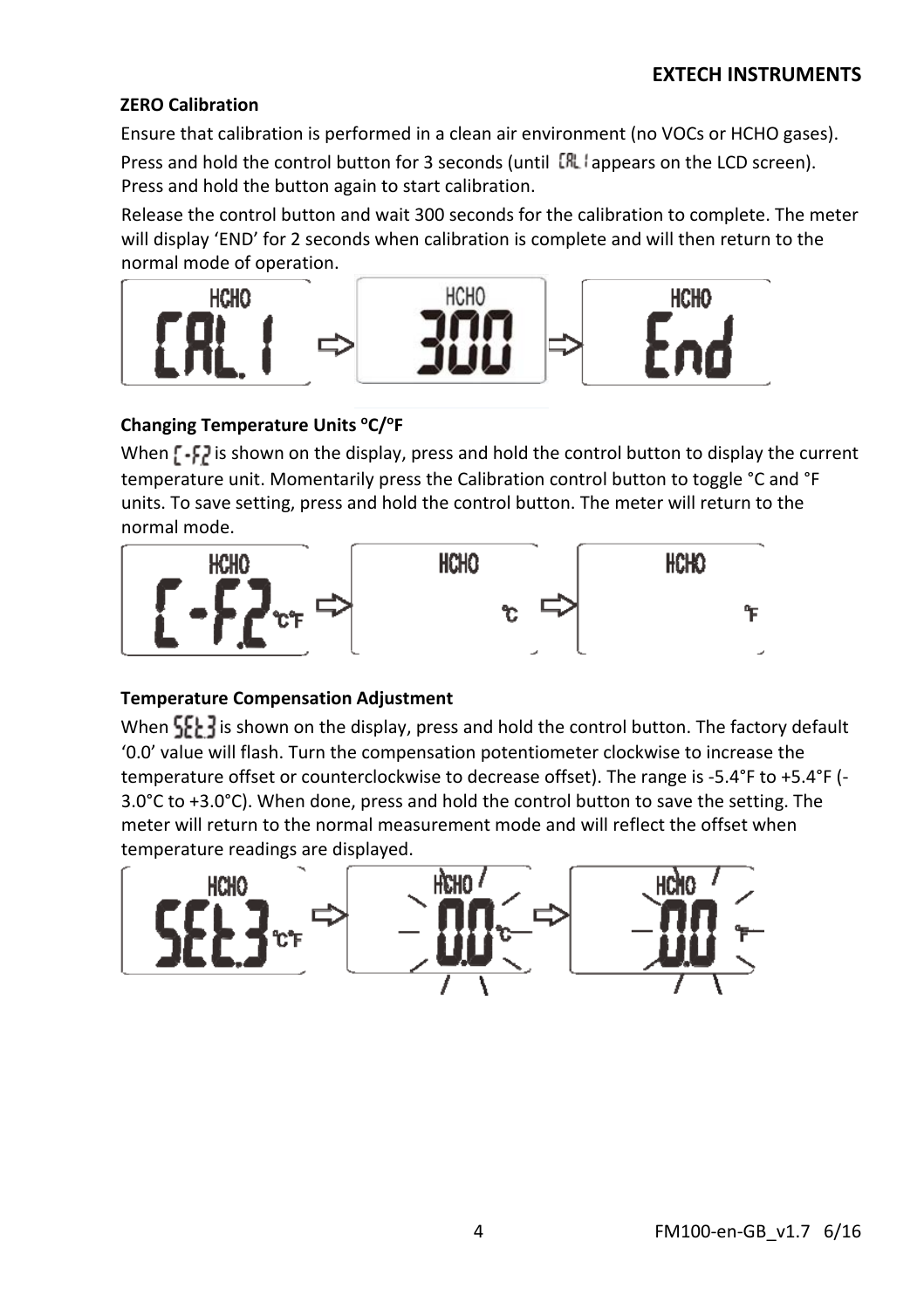#### **EXTECH INSTRUMENTS**

#### **Relative Humidity Compensation Adjustment**

When  $\frac{1}{2}$  is shown on the display, press and hold the control button to enter the relative humidity compensation adjustment mode. Momentarily press the control button to make a step change in the RH% offset; the range is ‐9 to +9 RH %. When done, press and hold the control button to save the setting. The meter will return to the normal mode.

**Warning:** While performing the compensation adjustments, do not touch the sensor, as accuracy may be lost when adjusting the temperature values.



**Warning:** While performing temperature or RH% compensation adjustments do not touch the slotted openings on the meter housing, these are where the sensors are located. Otherwise, accuracy may be compromised.

#### **Change Formaldehyde Unit (ppm or mg/m3)**

When  $P-25$  is shown on the display, press and hold the control button to enter the unit selection mode. Choose the units (ppm or  $mg/m<sup>3</sup>$ ) by momentarily pressing the control button. Once the desired units are chosen, press and hold the control button to save the setting. The LCD display will return to the normal measurement mode.



#### **Beeper Activate or Inactivate Selection**

When bPrb is shown on the display, press and hold the control button to enter the alarm (beeper) setting mode. Momentarily press the control button to toggle the beeper condition ON or OFF. Once selected, press and hold the control button to save and return to the normal mode of operation.

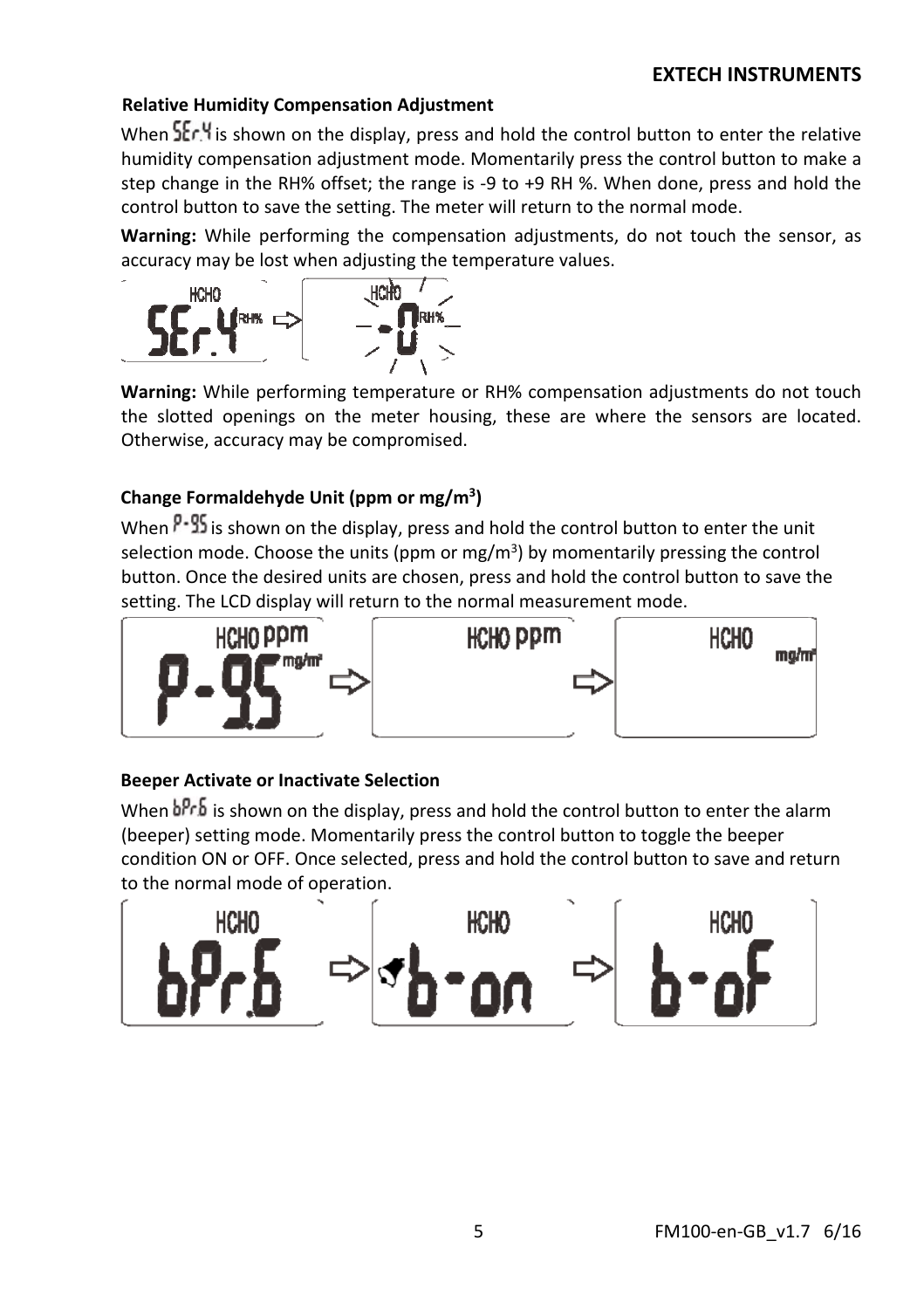## **Revert to Factory Default Settings**

When  $\sqrt{5}$  is shown on the LCD display, press and hold the control button to reset the meter to its default (factory) settings.



#### **Escape/Return Function**

When **ESEB** is shown on the LCD display, press and hold the control button for 3 seconds to abort the current programming step and return to the normal measurement mode.



# *Maintenance*

### **Low Battery Condition and Battery Replacement**

When the battery icon  $(\triangle)$  appears on the LCD, the batteries must be replaced. If the meter is low on battery voltage, erratic or inaccurate readings may result. Never use the meter with the low battery icon displayed.

The battery compartment is on the back of the instrument. Slide the battery compartment cover off of the meter to access the batteries. Replace the 4 AAA batteries observing proper polarity and replace the compartment cover before switching the meter ON.

#### **Battery Safety Reminders**

- o Please dispose of batteries responsibly; observe local, state, and national regulations.
- Never dispose of batteries in a fire; batteries may explode or leak.
- o Never mix battery types; install new batteries of the same type.

Never dispose of used batteries or rechargeable batteries in household waste.



As consumers, users are legally required to take used batteries to appropriate collection sites, the retail store where the batteries were purchased, or wherever batteries are sold.

**Disposal:** Do not dispose of this instrument in household waste. The user is obligated to take end-of-life devices to a designated collection point for the disposal of electrical and electronic equipment.

## **Display Error Codes**

The following errors may appear on the display:

- **E‐1:** HCHO readings are outside of the specified measurement range
- **E‐2:** Temperature readings are outside of the specified measurement range
- **E‐3:** Relative Humidity (RH %) readings are outside of the specified measurement range